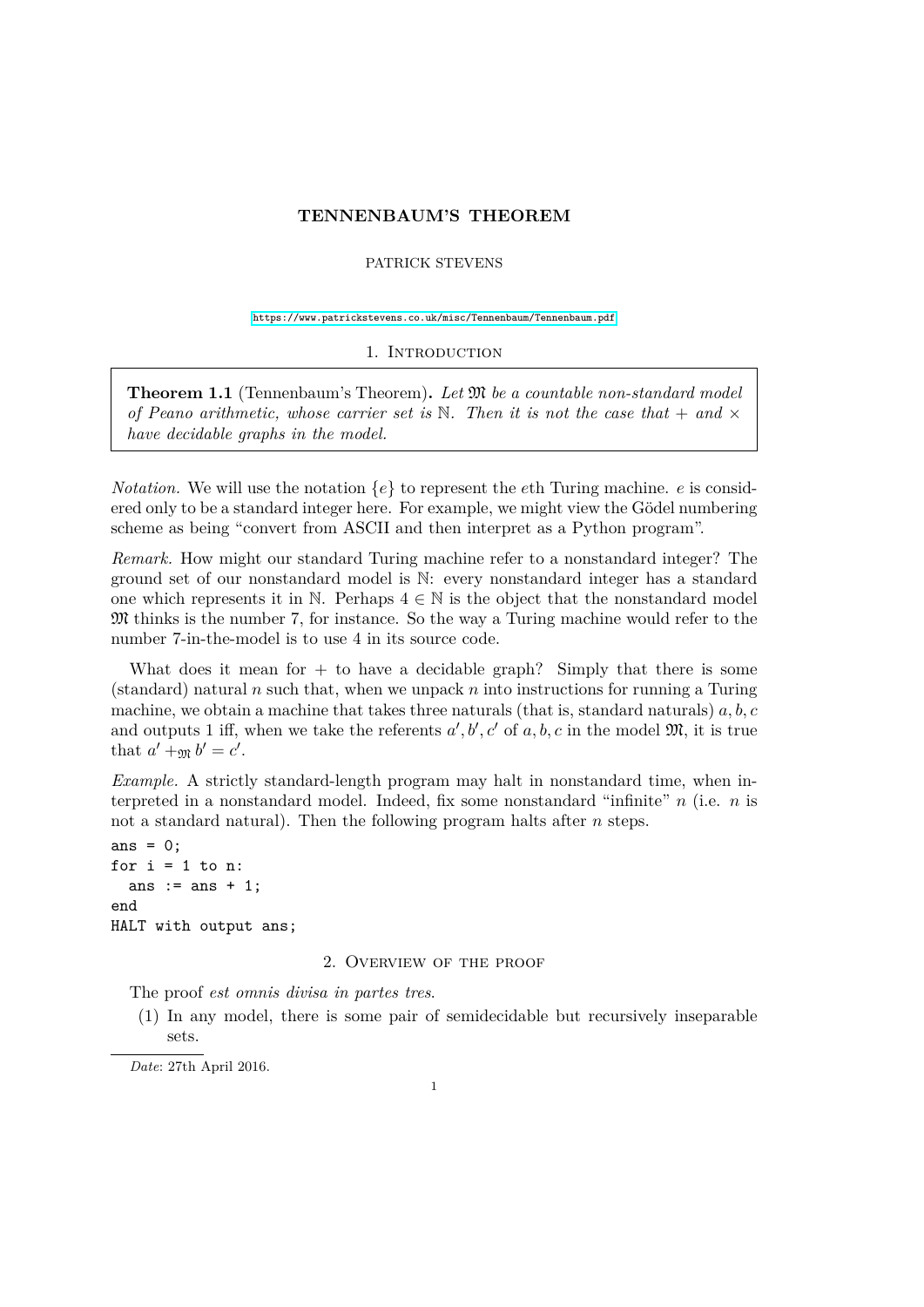#### 2 PATRICK STEVENS

- (2) We can use these to create an undecidable set of true standard naturals which can, in some sense, be coded up into a (nonstandard) natural in our model.
- (3) If  $+$  and  $\times$  were decidable, then the coding process would produce an object which would let us decide the undecidable set; contradiction.

# 3. Existence of recursively inseparable sets

This is fairly easy. Take  $A = \{e : \{e\}(e) \downarrow = 0\}$  and  $B = \{e : \{e\}(e) \downarrow > 0\}$ , where  $\downarrow =$ means "halts and is equal to", and ↓*>* means "halts and is greater than". Recall that *e* must be standard.

Now, suppose there were a (standard) integer *n* such that  $\{n\}$  were the indicator function on set *X*, where  $X \cap B = \emptyset$  and  $A \subseteq X$ . Then what is  $\{n\}(n)$ ? If it were 0, then *n* is not in *X*, so *n* is not in *A* and so  $\{n\}(n)$  doesn't halt at 0. That's a contradiction. If it were 1, then *n* is in *X* and hence is not in *B*, so  $\{n\}(n)$  doesn't halt at something bigger than 0; again a contradiction.

So we have produced a pair of sets which are both semidecidable but are recursively inseparable, in the sense that no standard integer *n* has  $\{n\}$  deciding a superset X of *A* where  $X \cap B = \emptyset$ . (This is independent of the model of PA we were considering; it's purely happening over the ground set.)

## 4. Coding sets of naturals as naturals

We can take any set of (possibly nonstandard) naturals and code it as a (possibly nonstandard) natural, as follows. Given  $\{n_i : i \in I\}$ , code it as  $\sum_{i \in I} 2^{n_i}$ . If  $+$  and  $\times$ are decidable, then this is a decidable coding scheme. (The preceding line is going to be where our contradiction arises, right at the end of the proof!)

Notice that if  $I$  is "standard-infinite" (that is, it contains nonstandardly-many elements) then the resulting code is nonstandard. Additionally if any  $n_i$  is strictlynonstandard.

#### 5. Undecidable set in M

Take our pair of recursively inseparable semidecidable sets:  $\mathfrak A$  and  $\mathfrak B$ . (We constructed them explicitly earlier, but now we don't care what they are.) Recalling a theorem that being semidecidable is equivalent to being a projection of a decidable set, write *A* for a decidable set such that  $(\exists y)[(n, y) \in A]$  if and only if  $n \in \mathfrak{A}$ , and similarly for *B*. (The quantifiers range over N, because *A* and *B* consist only of standard naturals, being subsets of the ground set.)

By their recursive-inseparability, they are in particular disjoint, so we have

$$
(\forall n)[(\exists x)(\langle n,x\rangle \in A) \rightarrow \neg(\exists y)(\langle n,y\rangle \in B)]
$$

where the quantifiers all range over N. Equivalently,

$$
(\forall n)(\forall x)(\forall y)(\neg \langle n, x \rangle \in A \lor \neg \langle n, y \rangle \in B)
$$

If we bound the quantifiers by any standard  $m = SS \dots S(0)$  (which we explicitly write out, so it's absolute between all models of PA), we obtain an expression which our nonstandard model believes, because the expression is absolute for PA:

$$
(\forall n < m)(\forall x < m)(\forall y < m)(\neg \langle n, x \rangle \in A \lor \neg \langle n, y \rangle \in B)
$$